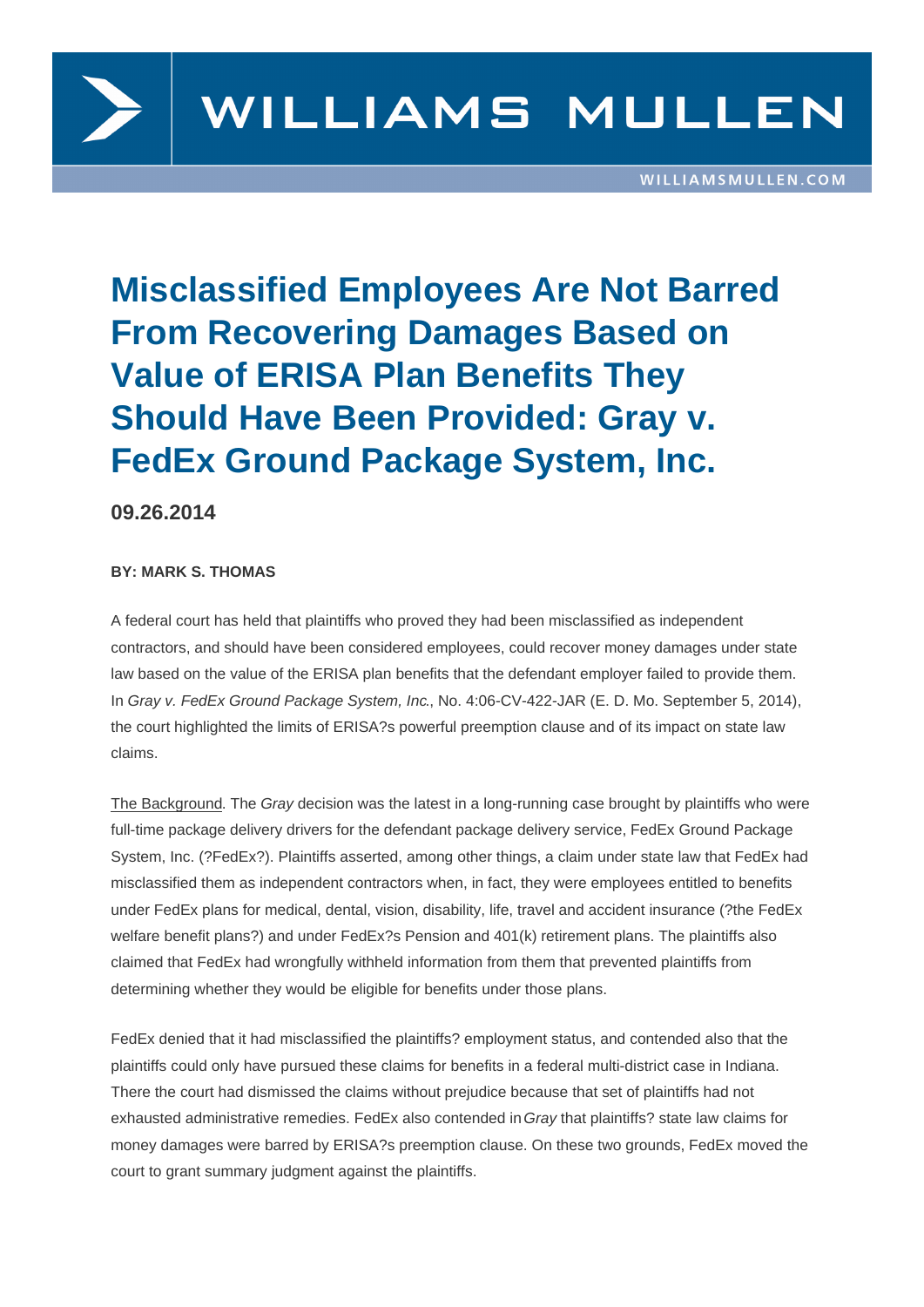ERISA?s section 514(a) generally provides that, except as limited in section 514(b), ERISA?s provisions ?shall supersede any and all State laws insofar as they may now or hereafter relate to any employee benefit plan? covered by ERISA. The U. S. Supreme Court and lower federal courts have held that a state law, including a state?s common law, ?relates to? an ERISA plan if the state law (1) expressly refers to the ERISA plan or (2) has a connection with it. ERISA plan defendants typically invoke ERISA preemption to dismiss state law claims when possible, because the remedies under ERISA are usually much more limited than those allowed under state law, for example, compensatory and punitive damages.

The Court?s Ruling. The Gray court acknowledged that FedEx had always maintained that the plaintiffs were independent contractors, not employees eligible for the disputed plan benefits, but the court concluded that, under state law, FedEx controlled the manner and means of the plaintiffs? work to such an extent that they were in fact FedEx employees. Among other factors, FedEx controlled the drivers? work dispatches and routes, required that packages be dropped off and picked up at certain times, and determined what the drivers wore. However, until the court had resolved this question of employee status, the plaintiffs could not have asserted their claims in the federal case in Indiana, and the Gray court therefore rejected that defense.

Turning to FedEx?s preemption defense, the court noted that plaintiffs? expert had opined that each plaintiff lost \$6,000 annually for benefits that such plaintiff otherwise would have received under the FedEx welfare benefit plans, and \$1,000 annually for estimated benefits, including matching 401(k) contributions, under the FedEx retirement plans. FedEx did not assert that plaintiffs? state law misrepresentation claims explicitly ?referred to? the FedEx plans, but contended that they were preempted because they had a ?connection? to the plans

Considering several factors under cases in the U. S. Court of Appeals for the Eighth Circuit, in which the Gray court is located, the court rejected FedEx?s preemption argument. The court held that the plaintiffs were not seeking to recover benefits due under the FedEx plans, enforce rights under the plans or clarify rights to future benefits, pursuant to ERISA?s civil remedies section 502(a). They sought instead to recover damages arising from their misclassification as independent contractors, and the damages would be paid by FedEx, not the plans. Thus, their state law claims ?would not have any significant economic impact on FedEx?s plans.? In addition, the dispute was between FedEx and the plaintiffs as employees, not as ERISA participants, and thus would not affect relations among the ERISA entities (such as the plans and plan administrators), or impact the structure of the plans or plan administration. Although the plaintiffs? claims required some reference to the plan documents in order to calculate damages, this relationship was too tenuous to trigger ERISA preemption. FedEx?s summary judgment motion was therefore denied.

The Significant Lessons: The broad scope of ERISA preemption has been tested many times since the statute?s enactment, and has often been applied to supersede and dismiss claims asserted under state law, but Gray reminds us that not every dispute referring to ERISA-regulated benefit plans will support the preemption defense. The Gray court?s systematic analysis of the preemption defense provides useful instruction on how to apply it. Gray also offers a caution that the misclassification of workers as independent contractors can have broader consequences than just an impact on the calculation of